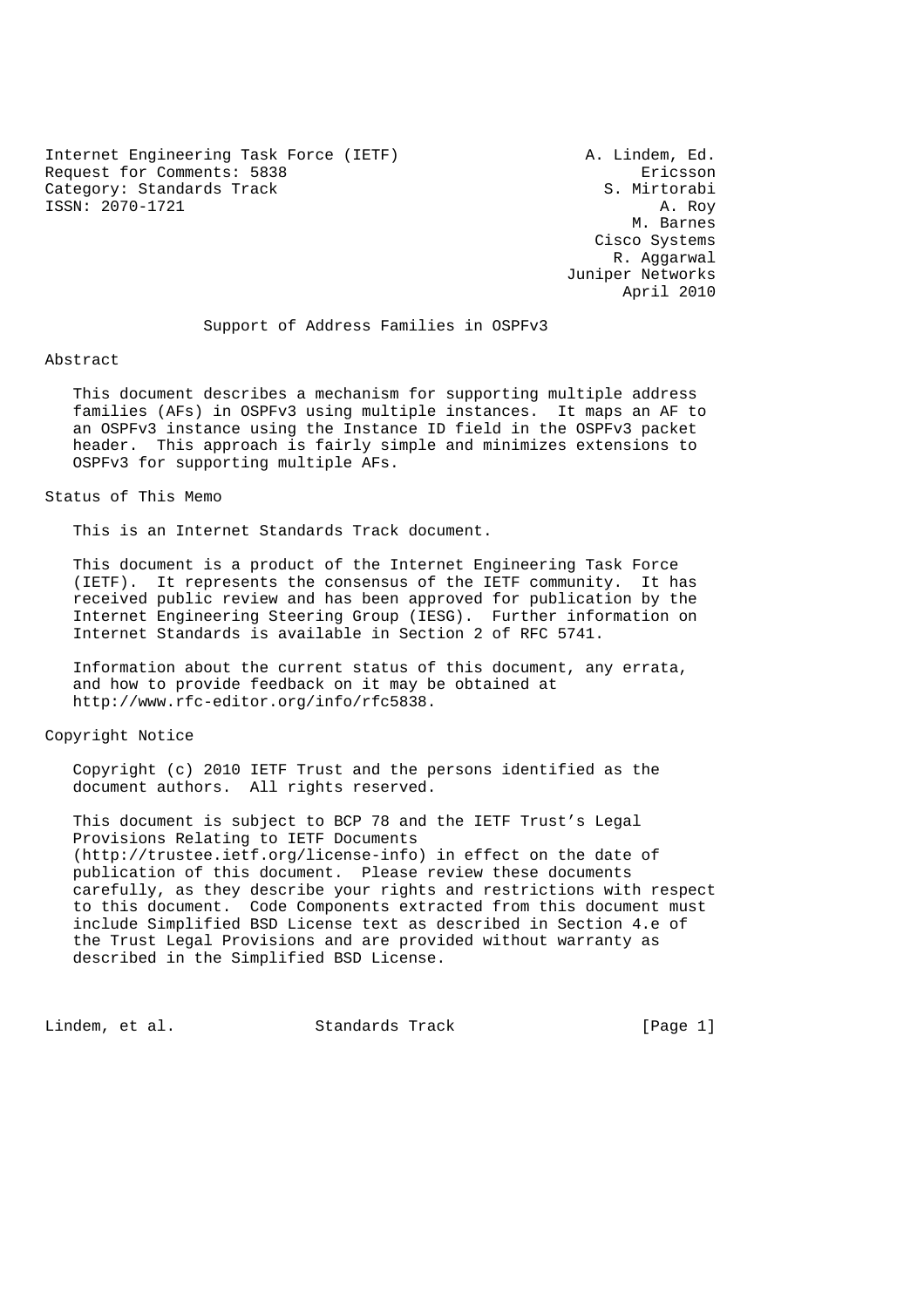|  |  | Table of Contents |
|--|--|-------------------|
|--|--|-------------------|

| Design Considerations<br>1.1.                                    |  | -2  |
|------------------------------------------------------------------|--|-----|
| Requirements Notation<br>1.2.                                    |  | 3   |
| 2.1                                                              |  | 3   |
| Instance ID Values for New AFs<br>21                             |  | 3   |
| 2.2.<br>OSPFv3 Options Changes                                   |  | 4   |
| Advertising Prefixes in AFs Other Than IPv6<br>2.3.              |  | 4   |
| Changes to the Hello Packet Processing<br>2.4.                   |  | 4   |
| Next-Hop Calculation for IPv4 Unicast and Multicast AFs.<br>2.5. |  | - 5 |
| 2.6.<br>AS-External-LSA and NSSA-LSA Forwarding Address for      |  |     |
| IPv4 Unicast and IPv4 Multicast AFs 5                            |  |     |
| 2.7. Database Description Maximum Transmission Unit (MTU)        |  |     |
| Specification for Non-IPv6 AFs                                   |  | - 6 |
| Operation over Virtual Links<br>2.8.                             |  | 8   |
| 3.                                                               |  | 8   |
| Security Considerations 8<br>4.                                  |  |     |
| 5 <sub>1</sub>                                                   |  |     |
| რ —                                                              |  |     |
| 61                                                               |  | 11  |
| Informative References<br>6.2.                                   |  | 11  |
|                                                                  |  | 12  |

# 1. Introduction

 OSPFv3 [OSPFV3] has been defined to support the base IPv6 unicast address family (AF). There are requirements to advertise other AFs in OSPFv3, including multicast IPv6, unicast IPv4, and multicast IPv4. This document supports these other AFs in OSPFv3 by mapping each AF to a separate Instance ID and OSPFv3 instance.

# 1.1. Design Considerations

 This section describes the rationale for using the multiple Instance ID approach to support multiple address families in OSPFv3. As described earlier, OSPFv3 is designed to support multiple instances. Hence, mapping an instance to an address family doesn't introduce any new mechanisms to the protocol. It minimizes the protocol extensions required, and it simplifies the implementation. The presence of a separate link state database per address family is also easier to debug and operate. Additionally, it doesn't change the existing instance, area, and interface-based configuration model in most OSPFv3 implementations.

Lindem, et al. Standards Track [Page 2]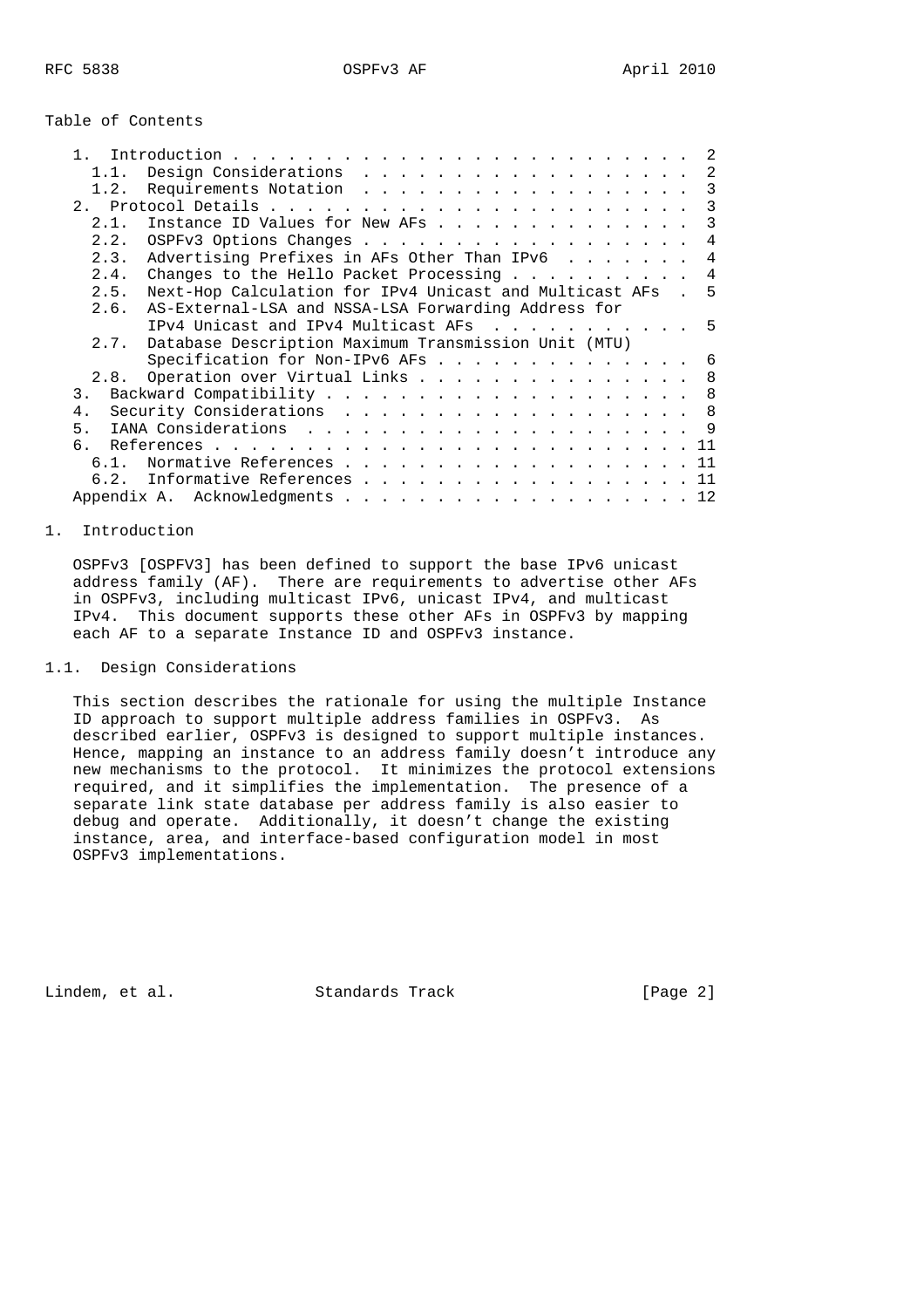# 1.2. Requirements Notation

 The key words "MUST", "MUST NOT", "REQUIRED", "SHALL", "SHALL NOT", "SHOULD", "SHOULD NOT", "RECOMMENDED", "MAY", and "OPTIONAL" in this document are to be interpreted as described in [RFC-KEYWORDS].

2. Protocol Details

 Currently, the entire Instance ID number space is used for IPv6 unicast. This specification assigns different Instance ID ranges to different AFs in order to support other AFs in OSPFv3. Each Instance ID implies a separate OSPFv3 instance with its own neighbor adjacencies, link state database, protocol data structures, and shortest path first (SPF) computation.

 Additionally, the current Link State Advertisements (LSAs) defined to advertise IPv6 unicast prefixes can be used to advertise prefixes from other AFs without modification.

 It should be noted that OSPFv3 runs on top of IPv6 and uses IPv6 link local addresses for OSPFv3 control packets. Therefore, it is required that IPv6 be enabled on an OSPFv3 link, although the link may not be participating in any IPv6 AFs.

2.1. Instance ID Values for New AFs

 Instance ID zero is already defined by default for the IPv6 unicast AF. When this specification is used to support multiple AFs, we define the following ranges for different AFs. The first value of each range is the default value for the corresponding AF.

| Instance ID $\#$ 0         |  |          | $-$ # 31  | IPv6 unicast AF   |
|----------------------------|--|----------|-----------|-------------------|
| Instance ID $\#$ 32        |  | $-$ # 63 |           | IPv6 multicast AF |
| Instance ID # 64           |  |          | $-$ # 95  | IPv4 unicast AF   |
| Instance ID # 96           |  |          | $-$ # 127 | IPv4 multicast AF |
| Instance ID # $128 - 4255$ |  |          |           | Unassigned        |

OSPFv3 Instance IDs

Lindem, et al. Standards Track [Page 3]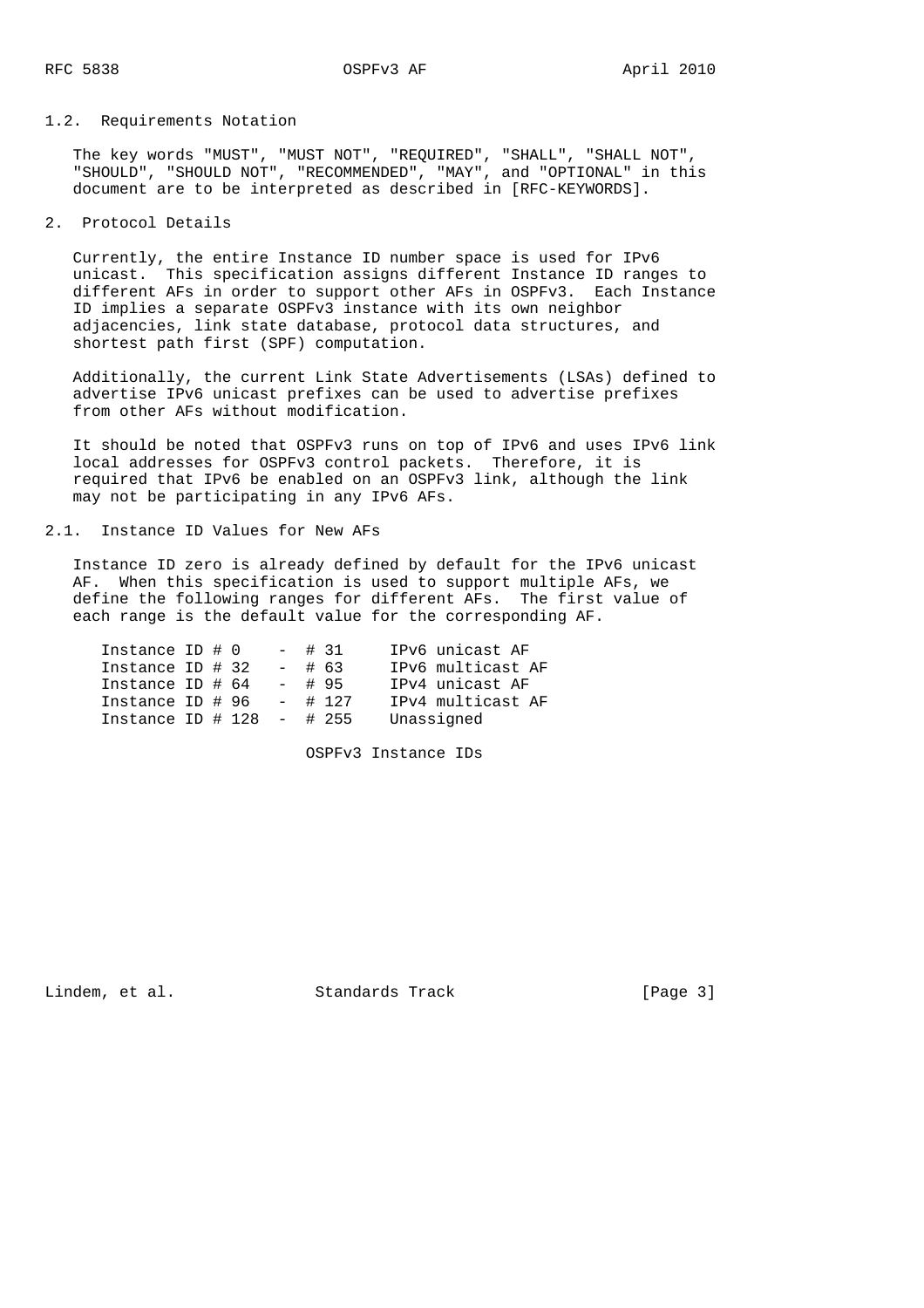### 2.2. OSPFv3 Options Changes

 A new AF-bit is added to the OSPFv3 Options field. The V6-bit is only applicable to the IPv6 unicast AF.

|  |  |  |  |  |  |  |  |  | 0 1 2 3 4 5 6 7 8 9 0 1 2 3 4 5 6 7 8 9 0 1 2 3 |  |  |  |
|--|--|--|--|--|--|--|--|--|-------------------------------------------------|--|--|--|
|  |  |  |  |  |  |  |  |  |                                                 |  |  |  |
|  |  |  |  |  |  |  |  |  |                                                 |  |  |  |
|  |  |  |  |  |  |  |  |  |                                                 |  |  |  |

The Options field

OSPFv3 Options

V6-bit

 The V6-bit is used in OSPFv3 to exclude a node from IPv6 unicast route calculation but allow it in the SPF calculation for other address families. Since the Instance ID now denotes the AF explicitly, this bit is ignored in AFs other than IPv6 unicast.

#### AF-bit

 When an OSPFv3 router is supporting AFs as described in this specification, it MUST set the AF-bit in the OSPFv3 Options field of Hello packets, Database Description packets, and LSAs.

2.3. Advertising Prefixes in AFs Other Than IPv6

 Each prefix advertised in OSPFv3 has a prefix Length field [OSPFV3]. This facilitates advertising prefixes of different lengths in different AFs. The existing LSAs defined in OSPFv3 are used for this and there is no need to define new LSAs.

 Prefixes that don't conform to the AF of an OSPFv3 instance MUST NOT be used in the route computation for that instance.

### 2.4. Changes to the Hello Packet Processing

 When an OSPFv3 router does not support this specification and it is configured with the corresponding Instance ID, packets could be black holed. This could happen due to misconfiguration or a router software downgrade. Black holing is possible because a router that doesn't support this specification can still be included in the SPF calculated path as long as it establishes adjacencies using the Instance ID corresponding to the AF. Note that Router-LSAs and Network-LSAs are AF independent.

Lindem, et al. Standards Track [Page 4]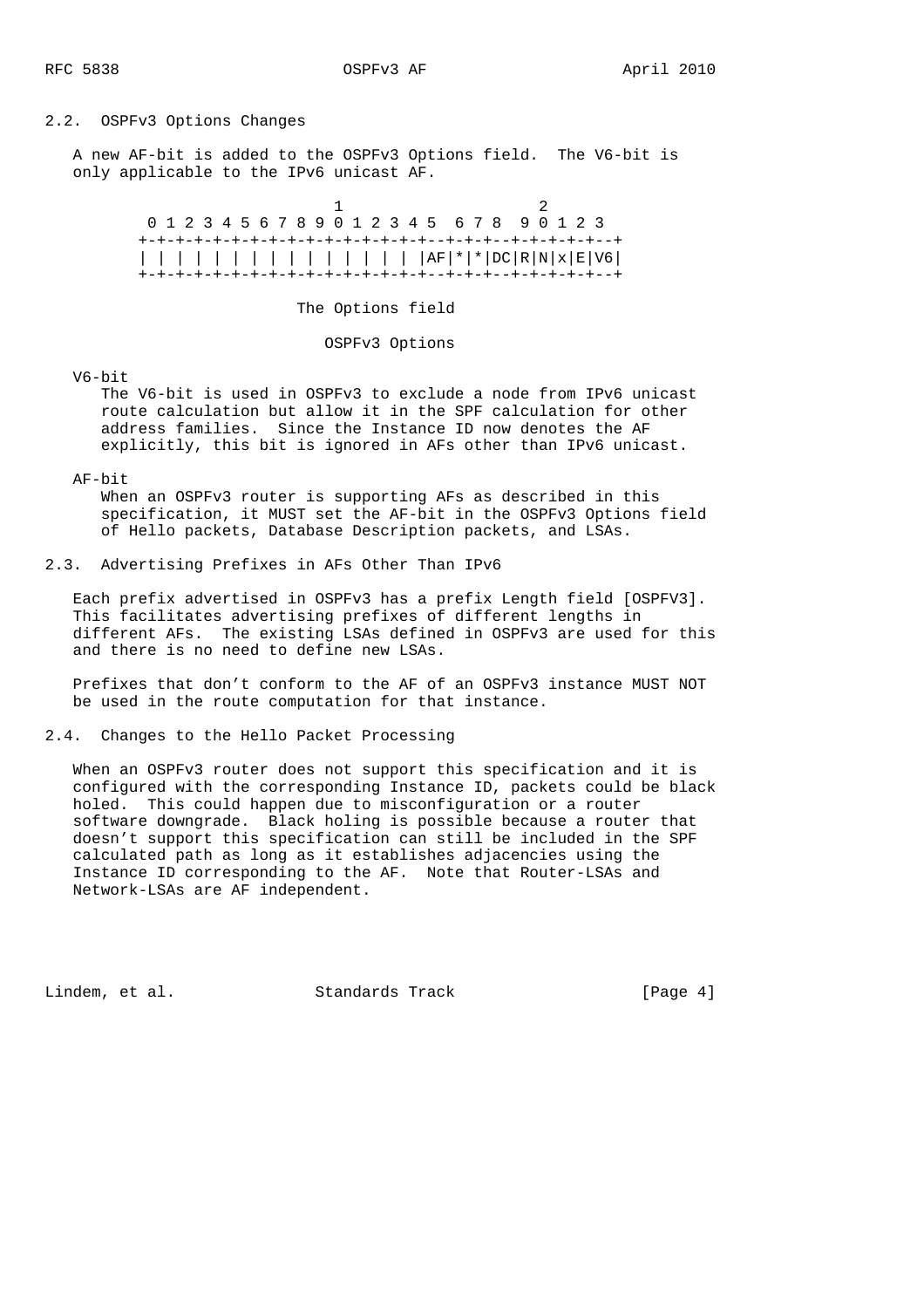In order to avoid the above situation, Hello packet processing is changed in order to only establish adjacencies with routers that have the AF-bit set in their Options field.

 Receiving Hello packets is specified in section 4.2.2.1 of [OSPFV3]. The following check is added to Hello packet reception:

 o When an OSPFv3 router participates in an AF (sets the AF-bit in the Options field), it MUST discard Hello packets having the AF bit clear in the Options field. The only exception is the Base IPv6 unicast AF, where this check MUST NOT be done (for backward compatibility).

# 2.5. Next-Hop Calculation for IPv4 Unicast and Multicast AFs

 OSPFv3 runs on top of IPv6 and uses IPv6 link local addresses for OSPFv3 control packets and next-hop calculations. Although IPv6 link local addresses could be used as next hops for IPv4 address families, it is desirable to have IPv4 next-hop addresses. For example, in the IPv4 multicast AF, the Protocol Independent Multicast (PIM) [PIM] neighbor address and the next-hop address should both be IPv4 addresses in order for the Reverse Path Forwarding (RPF) lookup to work correctly. Troubleshooting is also easier when the prefix address and next-hop address are in the same AF.

 In order to achieve this, the link's IPv4 address will be advertised in the "link local address" field of the IPv4 instance's Link-LSA. This address is placed in the first 32 bits of the "link local address" field and is used for IPv4 next-hop calculations. The remaining bits MUST be set to zero.

 We denote a Direct Interface Address (DIA) as an IPv4 or IPv6 address that is both directly reachable via an attached link and has an available layer 3 to layer 2 mapping. Note that there is no explicit need for the IPv4 link addresses to be on the same subnet. An implementation SHOULD resolve layer 3 to layer 2 mappings via the Address Resolution Protocol (ARP) [ARP] or Neighbor Discovery (ND) [ND] for a DIA even if the IPv4 address is not on the same subnet as the router's interface IP address.

2.6. AS-External-LSA and NSSA-LSA Forwarding Address for IPv4 Unicast and IPv4 Multicast AFs

 For OSPFv3, this address is an IPv6 host address (128 bits). If included, data traffic for the advertised destination will be forwarded to this address. For IPv4 unicast and IPv4 multicast AFs, the Forwarding Address in AS-external-LSAs and NSSA-LSAs MUST encode an IPv4 address. To achieve this, the IPv4 Forwarding Address is

Lindem, et al. Standards Track [Page 5]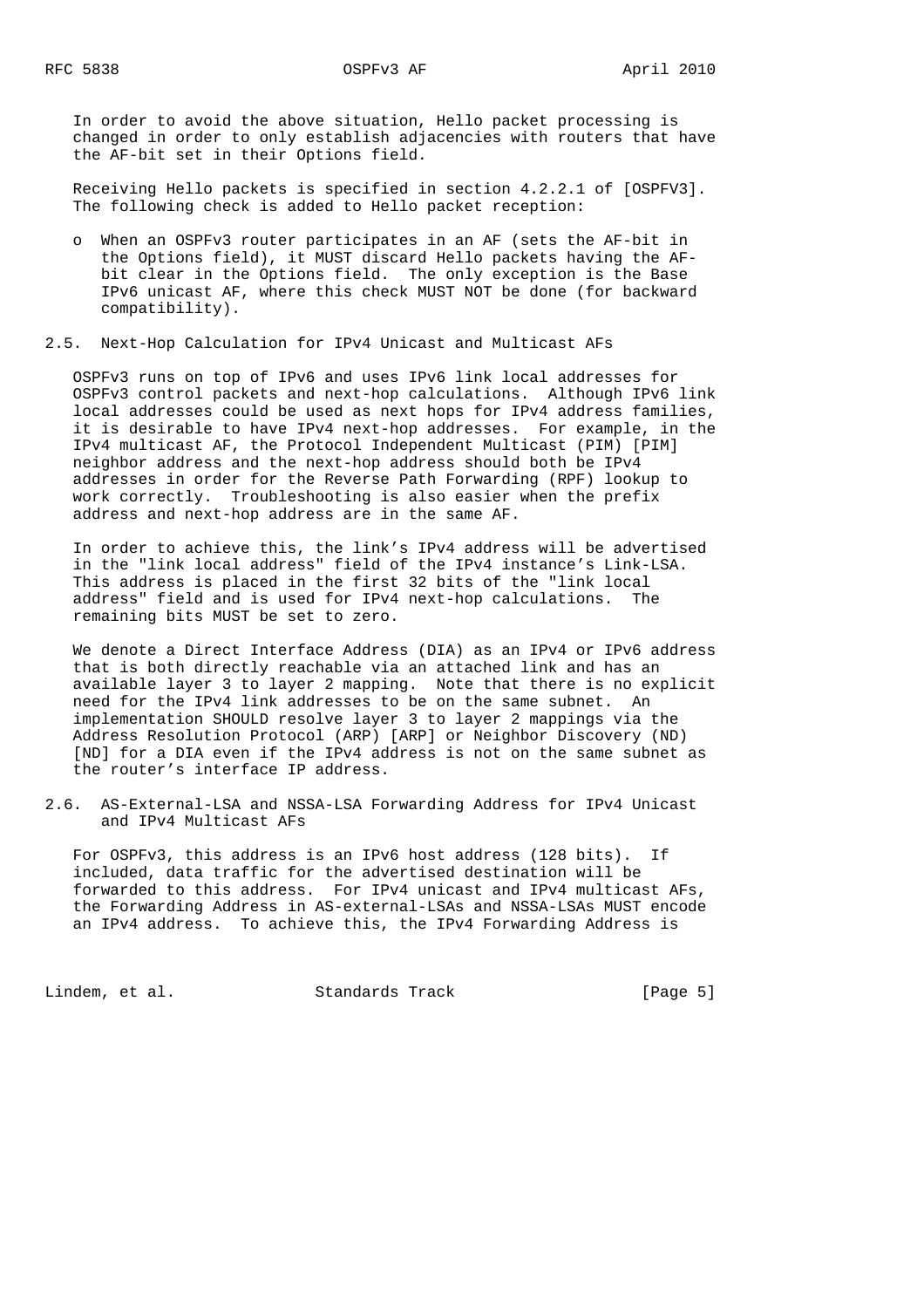advertised by placing it in the first 32 bits of the Forwarding Address field in AS-external-LSAs and NSSA-LSAs. The remaining bits MUST be set to zero.

2.7. Database Description Maximum Transmission Unit (MTU) Specification for Non-IPv6 AFs

 For address families other than IPv6, both the MTU for the instance address family and the IPv6 MTU used for OSPFv3 maximum packet determination MUST be considered. The MTU in the Database Description packet MUST always contain the MTU corresponding to the advertised address family. For example, if the instance corresponds to an IPv4 address family, the IPv4 MTU for the interface MUST be specified in the interface MTU field. As specified in Section 10.6 of [OSPFV2], the Database Description packet will be rejected if the MTU is greater than the receiving interface's MTU for the address family corresponding to the instance. This behavior will assure that an adjacency is not formed and address family specific routes are not installed over a path with conflicting MTUs.

 The value used for OSPFv3 maximum packet size determination MUST also be compatible for an adjacency to be established. Since only a single MTU field is specified, the M6-bit is defined by this specification. If the M6-bit is clear, the specified MTU SHOULD also be checked against the IPv6 MTU, and the Database Description packet SHOULD be rejected if the MTU is larger than the receiving interface's IPv6 MTU. An OSPFv3 router SHOULD NOT set the M6-bit if its IPv6 MTU and address family specific MTU are the same.

 If the IPv6 and IPv4 MTUs differ, the M6-bit MUST be set for non-IPv6 address families. If the M6-bit is set, the IPv6 MTU is dictated by the presence or absence of an IPv6 MTU TLV in the link-local signaling (LLS) [LLS] block. If this TLV is present, it carries the IPv6 MTU that SHOULD be compared with the local IPv6 MTU. If this TLV is absent, the minimum IPv6 MTU of 1280 octets SHOULD be used for the comparison (refer to [IPV6]).

 If the M6-bit is set in a received Database Description packet for a non-IPv6 address family, the receiving router MUST NOT check the Interface MTU in the Database Description packet against the receiving interface's IPv6 MTU.

Lindem, et al. Standards Track [Page 6]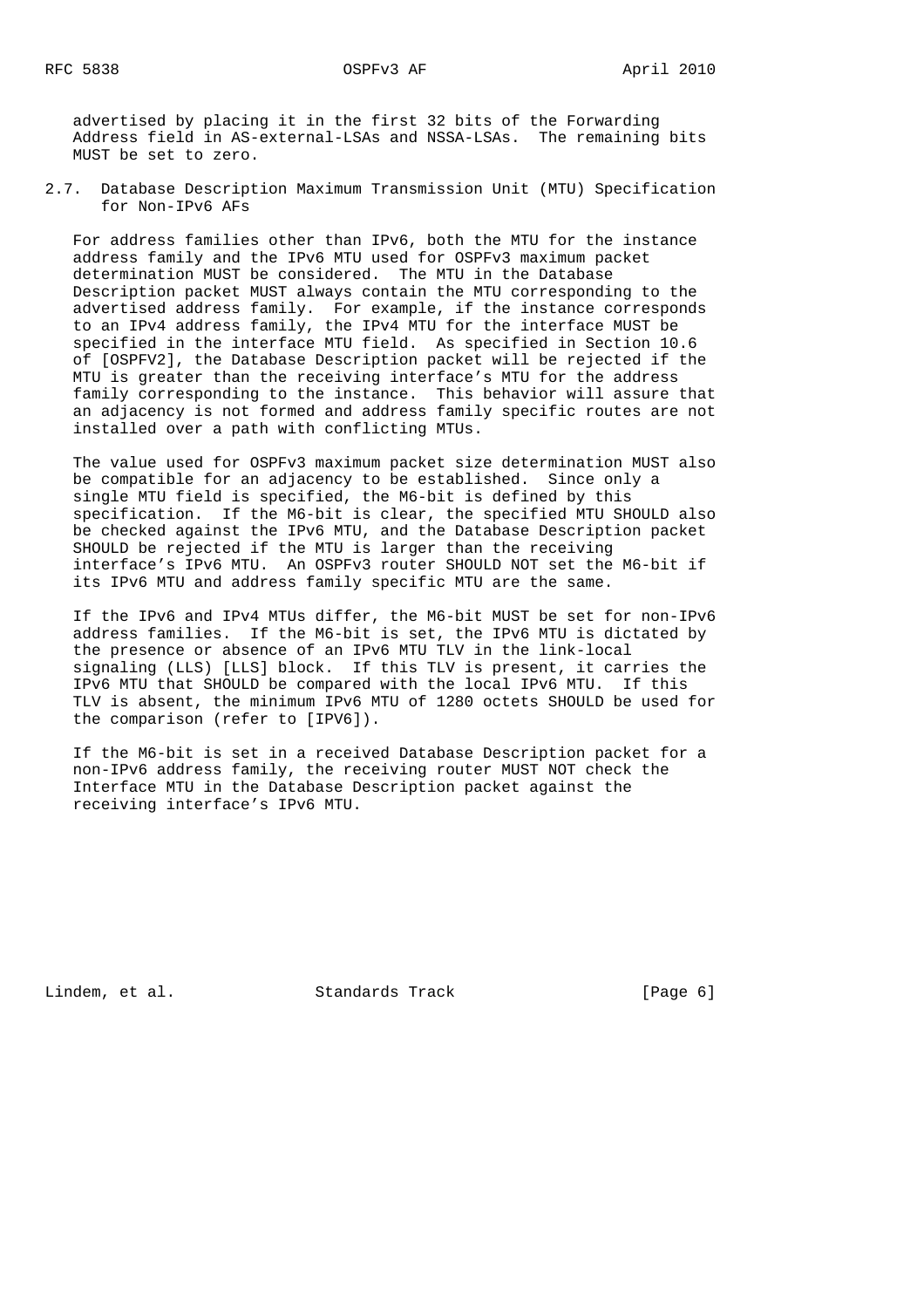The figure below graphically depicts the changed fields in octets 20-23 of the OSPFv3 Database Description packet:

0  $1$   $2$   $3$  0 1 2 3 4 5 6 7 8 9 0 1 2 3 4 5 6 7 8 9 0 1 2 3 4 5 6 7 8 9 0 1 +-+-+-+-+-+-+-+-+-+-+-+-+-+-+-+-+-+-+-+-+-+-+-+-+-+-+-+--+-+-+-+--+ | Interface MTU | 0 | 0|0|0|M6|0|I|M|MS| +-+-+-+-+-+-+-+-+-+-+-+-+-+-+-+-+-+-+-+-+-+-+-+-+-+-+-+--+-+-+-+--+

OSPFv3 Database Description Packet Changes

 The changed fields in the Database Description packet are described below. The remaining fields are unchanged from [OSPFV3].

Interface MTU

 The size in octets of the largest address family specific datagram that can be sent on the associated interface without fragmentation. The MTUs of common Internet link types can be found in Table 7-1 of [MTUDISC]. The Interface MTU SHOULD be set to 0 in Database Description packets sent over virtual links.

#### M6-bit

 The IPv6 MTU bit - this bit indicates that the sender is using a different IPv6 MTU than the MTU for the AF.

 An IPv6 MTU TLV can be optionally carried in an LLS block as described above. This TLV carries the IPv6 MTU for the interface. The length field of the TLV is set to 4 bytes.

|  |          |  |  |  |  |  |  |  |  |  |  |  |  |  |  |  |  |  |  |  |  |  |  |  |  |  |  | 0 1 2 3 4 5 6 7 8 9 0 1 2 3 4 5 6 7 8 9 0 1 2 3 4 5 6 7 8 9 0 1 |  |
|--|----------|--|--|--|--|--|--|--|--|--|--|--|--|--|--|--|--|--|--|--|--|--|--|--|--|--|--|-----------------------------------------------------------------|--|
|  |          |  |  |  |  |  |  |  |  |  |  |  |  |  |  |  |  |  |  |  |  |  |  |  |  |  |  |                                                                 |  |
|  |          |  |  |  |  |  |  |  |  |  |  |  |  |  |  |  |  |  |  |  |  |  |  |  |  |  |  |                                                                 |  |
|  |          |  |  |  |  |  |  |  |  |  |  |  |  |  |  |  |  |  |  |  |  |  |  |  |  |  |  |                                                                 |  |
|  | IPv6 MTU |  |  |  |  |  |  |  |  |  |  |  |  |  |  |  |  |  |  |  |  |  |  |  |  |  |  |                                                                 |  |
|  |          |  |  |  |  |  |  |  |  |  |  |  |  |  |  |  |  |  |  |  |  |  |  |  |  |  |  |                                                                 |  |

#### Format of IPv6 MTU TLV

 Only one instance of the IPv6 MTU TLV MAY appear in the LLS block. Instances subsequent to the first are not processed, and the LLS inconsistency SHOULD be logged.

Lindem, et al. Standards Track [Page 7]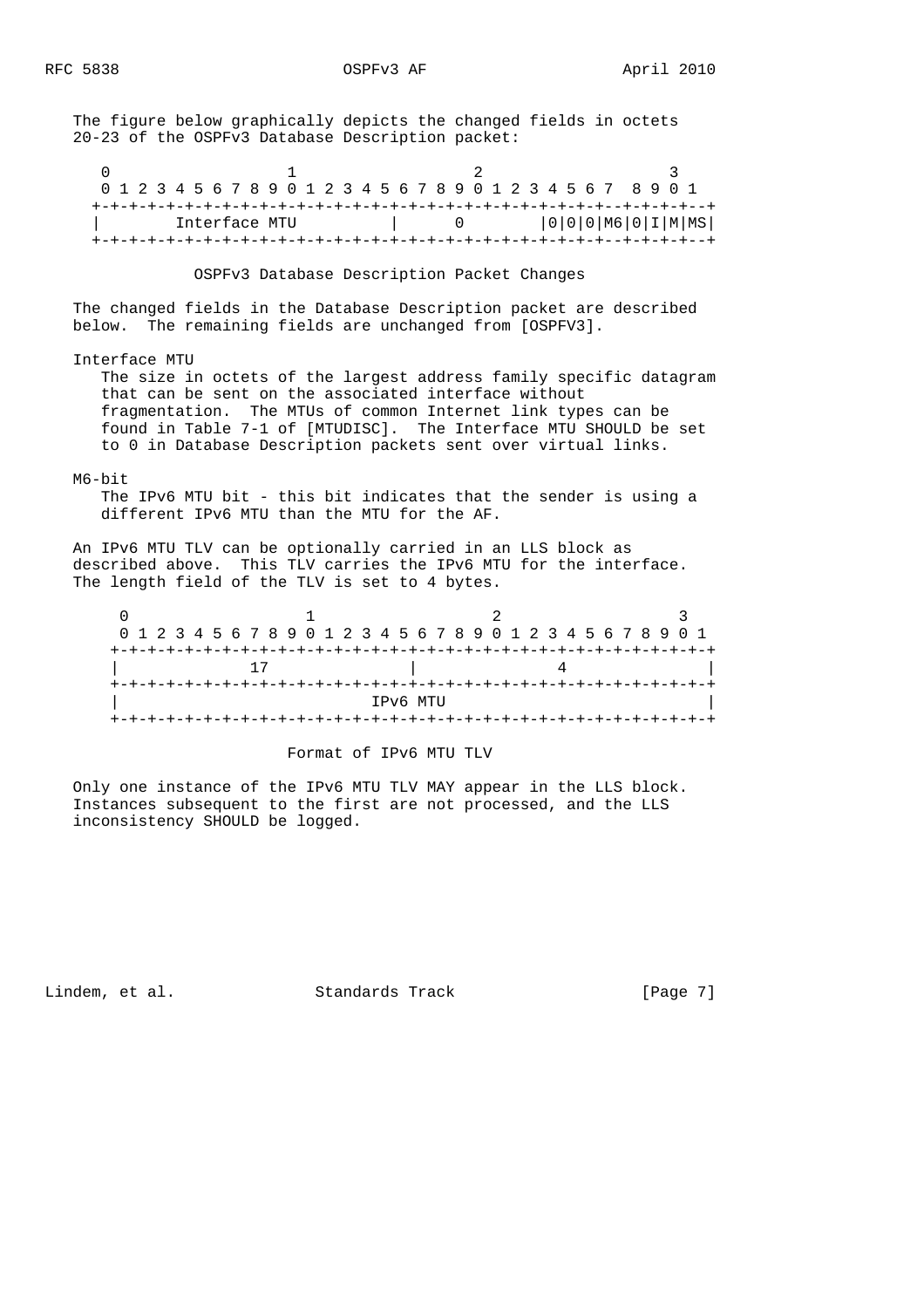### 2.8. Operation over Virtual Links

 OSPFv3 control packets sent over a virtual link are IPv6 packets and may traverse multiple hops. Therefore, there MUST be a global IPv6 address associated with the virtual link so that OSPFv3 control packets are forwarded correctly by the intermediate hops between virtual link endpoints. Although this requirement can be satisfied in IPv6 unicast AFs, it will not function in other AFs as there will not be a routable global IPv6 address or forwarding path. Therefore, virtual links are not supported in AFs other than IPv6 unicast.

## 3. Backward Compatibility

 All modifications to OSPFv3 apply exclusively to the support of address families other than the IPv6 unicast AF using multiple OSPFv3 instances as described in this specification. These modifications are not applicable to IPv6 unicast topologies and do not preclude future single instance mechanisms for supporting multiple address families.

 In this section, we will define a non-capable OSPFv3 router as one not supporting this specification. When multiple AFs are supported as defined herein, each new AF will have a corresponding Instance ID and can interoperate with the existing non-capable OSPFv3 routers in an IPv6 unicast topology. Furthermore, when a non-capable OSPFv3 router uses an Instance ID that is reserved for a given AF, no adjacency will be formed with this router since the AF-bit in the Options field will be clear in its OSPFv3 Hello packets. Therefore, there are no backward compatibility issues. AFs can be gradually deployed without disturbing OSPFv3 routing domains with non-capable OSPFv3 routers.

# 4. Security Considerations

 IPsec [IPsec] can be used for OSPFv3 authentication and confidentiality as described in [OSPFV3-AUTH]. When multiple OSPFv3 instances use the same interface, they all MUST use the same Security Association (SA), since the SA selectors do not provide selection based on data in OSPFv3 Header fields (e.g., the Instance ID). This restriction is documented in Section 8 of [OSPFV3-AUTH].

Security considerations for OSPFv3 are covered in [OSPFV3].

Lindem, et al. Standards Track [Page 8]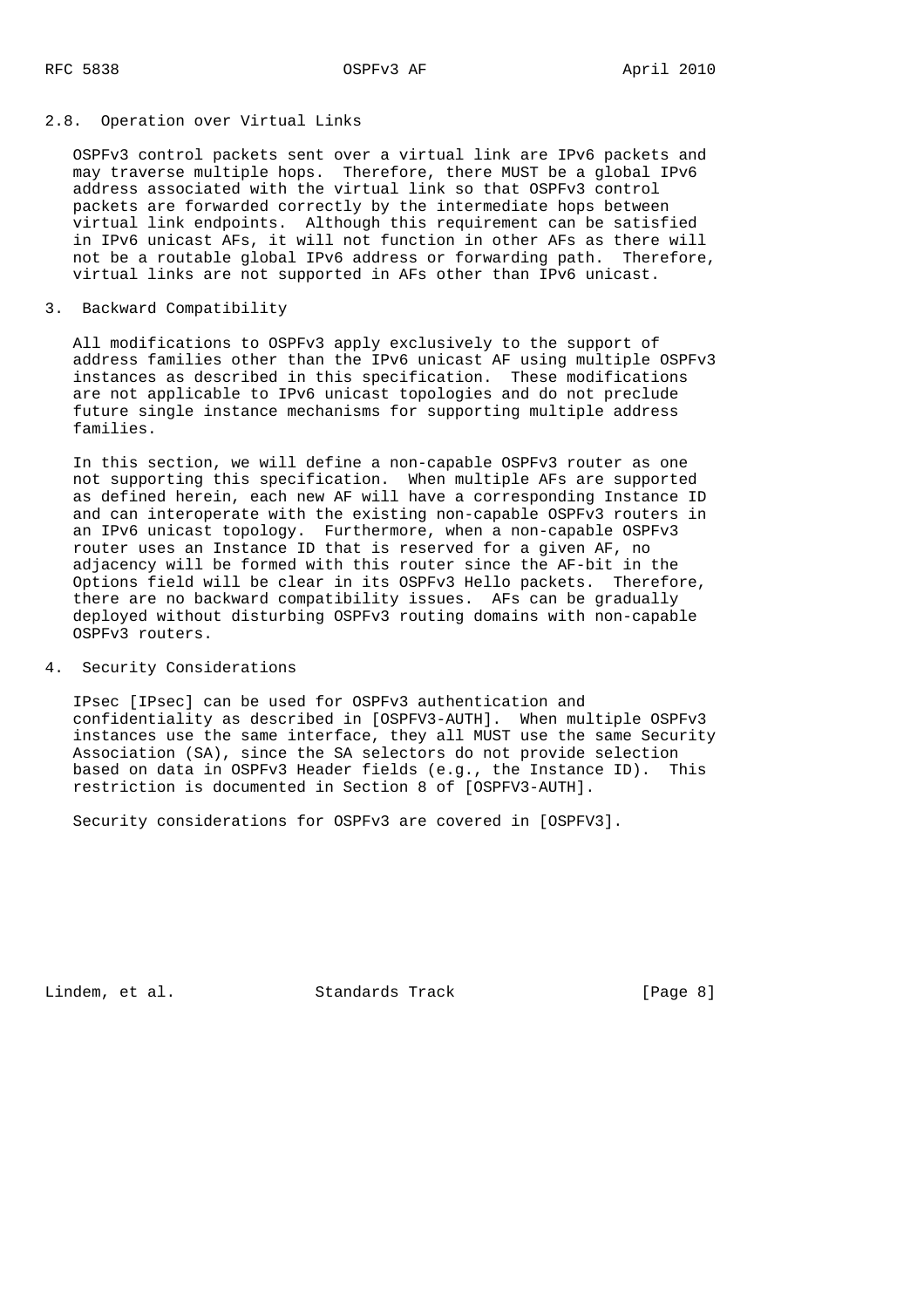## 5. IANA Considerations

The following IANA assignments were made from existing registries.

- o The AF-bit was assigned from the OSPFv3 Options registry as defined in Section 2.2.
- o The M6-bit was assigned from the DD Packet Flags registry as defined in Section 2.7
- o The TLV type (17) for the IPv6 MTU TLV was assigned from the OSPF LLS TLVs registry.

 IANA created a new registry, "OSPFv3 Instance ID Address Family Values", for assignment of the mapping of OSPFv3 Instance IDs to address families when this specification is used to support multiple address families. Note that the Instance ID field MAY be used for applications other than the support of multiple address families. However, if it is being used for address families as described in this specification, the assignments herein SHOULD be honored.

Lindem, et al. Standards Track [Page 9]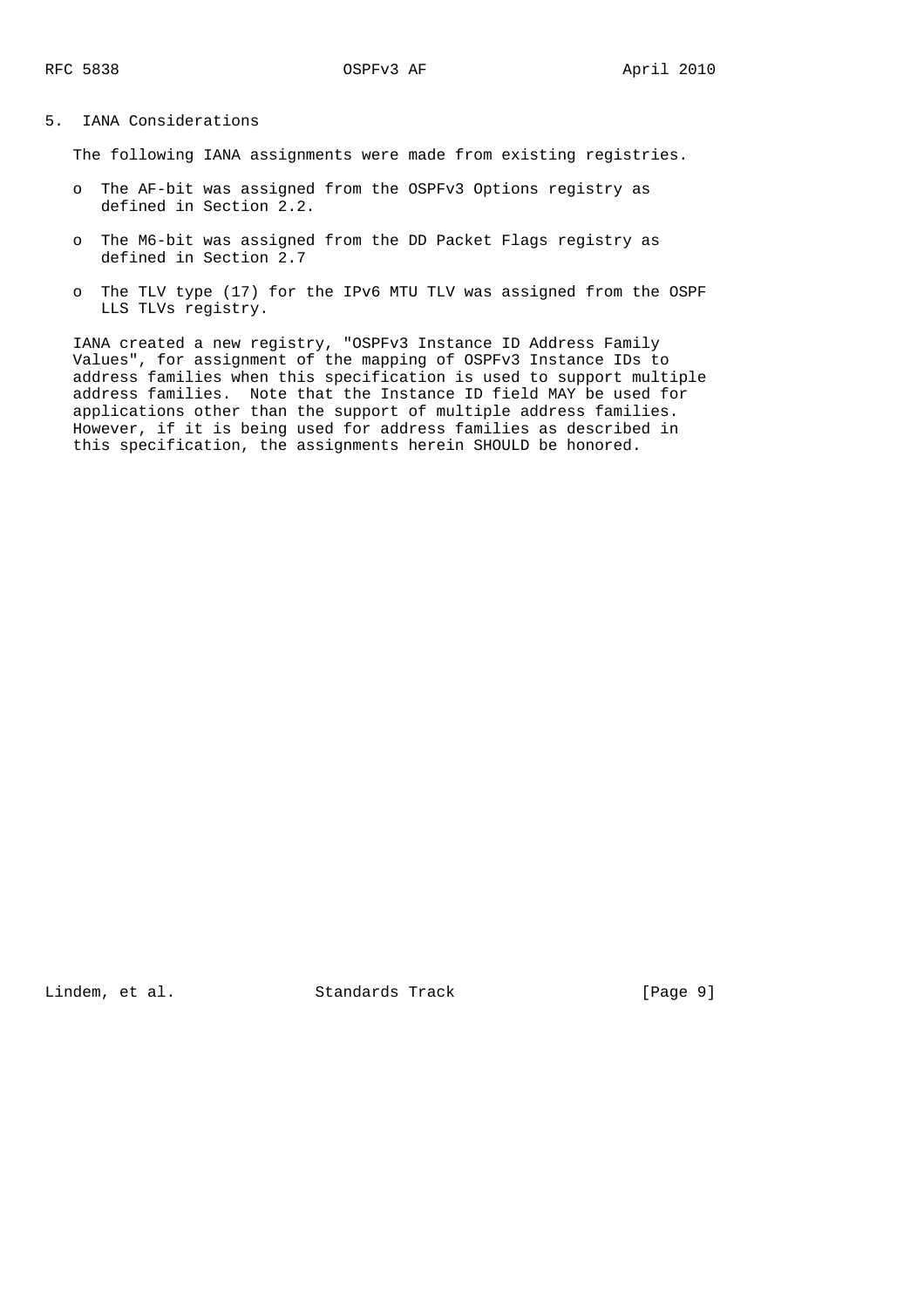| Assignment Policy<br>Value/Range   Designation<br>Base IPv6 Unicast AF<br>Already assigned<br>$\Omega$<br>$1 - 31$<br>IPv6 Unicast AFs<br>Already assigned<br>dependent on local<br>policy<br>32<br>Base IPv6 Multicast<br>Already assigned<br>$33 - 63$<br>IPv6 Multicast AFs<br>Already assigned<br>dependent on local<br>policy<br>64<br>Base IPv4 Unicast AF<br>Already assigned<br>$65 - 95$<br>IPv4 Unicast AFs<br>Already assigned<br>dependent on local<br>policy<br>96<br>Base IPv4 Multicast<br>Already assigned<br>$97 - 127$<br>IPv4 Multicast AFs<br>Already assigned<br>dependent on local<br>policy<br>$128 - 255$<br>Unassigned<br>Standards Action |  | $- - - - - - - - +$ |  |
|---------------------------------------------------------------------------------------------------------------------------------------------------------------------------------------------------------------------------------------------------------------------------------------------------------------------------------------------------------------------------------------------------------------------------------------------------------------------------------------------------------------------------------------------------------------------------------------------------------------------------------------------------------------------|--|---------------------|--|
|                                                                                                                                                                                                                                                                                                                                                                                                                                                                                                                                                                                                                                                                     |  |                     |  |
|                                                                                                                                                                                                                                                                                                                                                                                                                                                                                                                                                                                                                                                                     |  |                     |  |
|                                                                                                                                                                                                                                                                                                                                                                                                                                                                                                                                                                                                                                                                     |  |                     |  |
|                                                                                                                                                                                                                                                                                                                                                                                                                                                                                                                                                                                                                                                                     |  |                     |  |
|                                                                                                                                                                                                                                                                                                                                                                                                                                                                                                                                                                                                                                                                     |  |                     |  |
|                                                                                                                                                                                                                                                                                                                                                                                                                                                                                                                                                                                                                                                                     |  |                     |  |
|                                                                                                                                                                                                                                                                                                                                                                                                                                                                                                                                                                                                                                                                     |  |                     |  |
|                                                                                                                                                                                                                                                                                                                                                                                                                                                                                                                                                                                                                                                                     |  |                     |  |
|                                                                                                                                                                                                                                                                                                                                                                                                                                                                                                                                                                                                                                                                     |  |                     |  |
|                                                                                                                                                                                                                                                                                                                                                                                                                                                                                                                                                                                                                                                                     |  |                     |  |

OSPFv3 Address Family Use of Instance IDs

o Instance IDs 0-127 are assigned by this specification.

 o Instance IDs in the range 128-255 are not assigned at this time. Before any assignments can be made in this range, there MUST be a Standards Track RFC including an IANA Considerations section explicitly specifying the AF Instance IDs being assigned.

Lindem, et al. Standards Track [Page 10]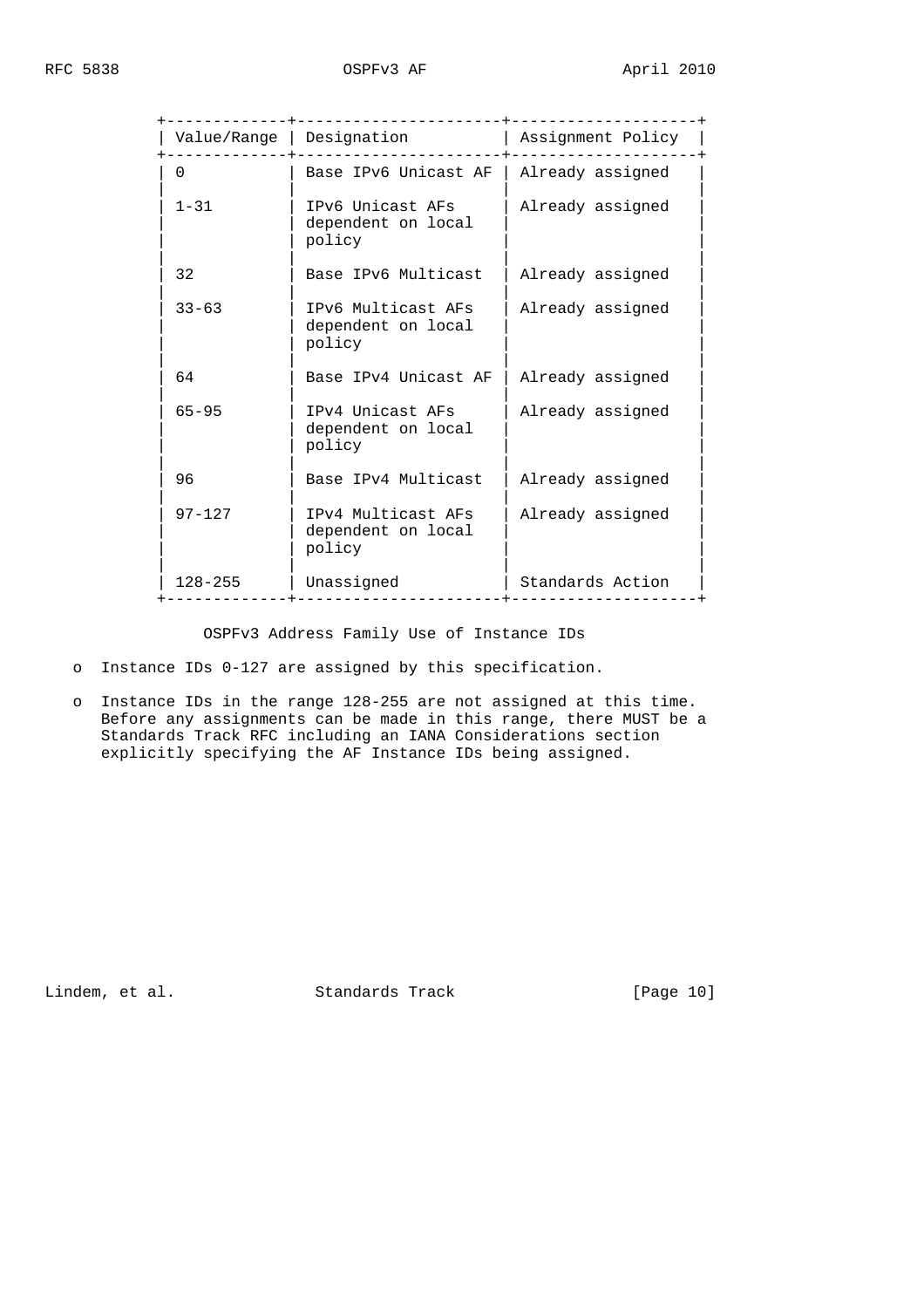### 6. References

- 6.1. Normative References
	- [IPV6] Deering, S. and R. Hinden, "Internet Protocol, Version 6 (IPv6) Specification", RFC 2460, December 1998.
	- [IPsec] Kent, S. and K. Seo, "Security Architecture for the Internet Protocol", RFC 4301, December 2005.
	- [OSPFV2] Moy, J., "OSPF Version 2", STD 54, RFC 2328, April 1998.
	- [OSPFV3] Coltun, R., Ferguson, D., Moy, J., and A. Lindem, "OSPF for IPv6", RFC 5340, July 2008.
	- [OSPFV3-AUTH] Gupta, M. and S. Melam, "Authentication/ Confidentiality for OSPFv3", RFC 4552, June 2006.
	- [RFC-KEYWORDS] Bradner, S., "Key words for use in RFC's to Indicate Requirement Levels", RFC 2119, March 1997.

## 6.2. Informative References

- [ARP] Plummer, D., "Ethernet Address Resolution Protocol: Or Converting Network Protocol Addresses to 48.bit Ethernet Address for Transmission on Ethernet Hardware", STD 37, RFC 826, November 1982.
- [LLS] Zinin, A., Roy, A., Nguyen, L., Friedman, B., and D. Young, "OSPF Link-Local Signaling", RFC 5613, August 2009.
- [MTUDISC] Mogul, J. and S. Deering, "Path MTU Discovery", RFC 1191, November 1990.
- [ND] Narten, T., Nordmark, E., Simpson, W., and H. Soliman, "Neighbor Discovery for IP version 6 (IPv6)", RFC 4861, September 2007.
- [PIM] Fenner, B., Handley, M., Holbrook, H., and I. Kouvelas, "Protocol Independent Multicast - Sparse Mode (PIM-SM): Protocol Specification (Revised)", RFC 4601, August 2006.

Lindem, et al. Standards Track [Page 11]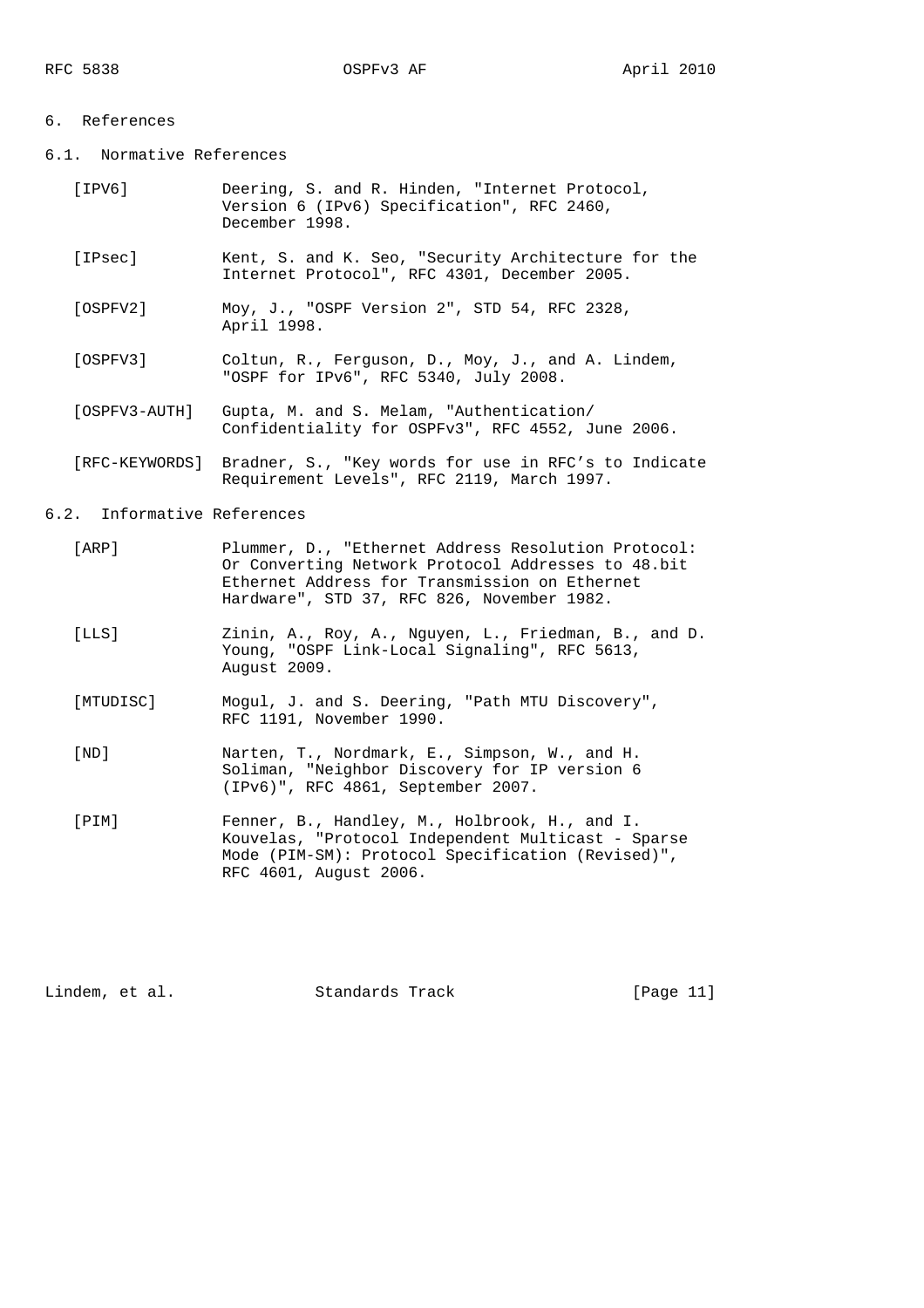Appendix A. Acknowledgments

The RFC text was produced using Marshall Rose's xml2rfc tool.

 Thanks to Tom Henderson and the folks at Boeing for implementing this document in the Quagga routing suite, http:www.quagga.net.

Thanks to Nischal Sheth for review and comments.

Thanks to Christian Vogt for comments during the Gen-ART review.

Thanks to Adrian Farrel for comments during the IESG review.

Thanks to Alfred Hoenes for comments during the editing process.

Lindem, et al. Standards Track [Page 12]